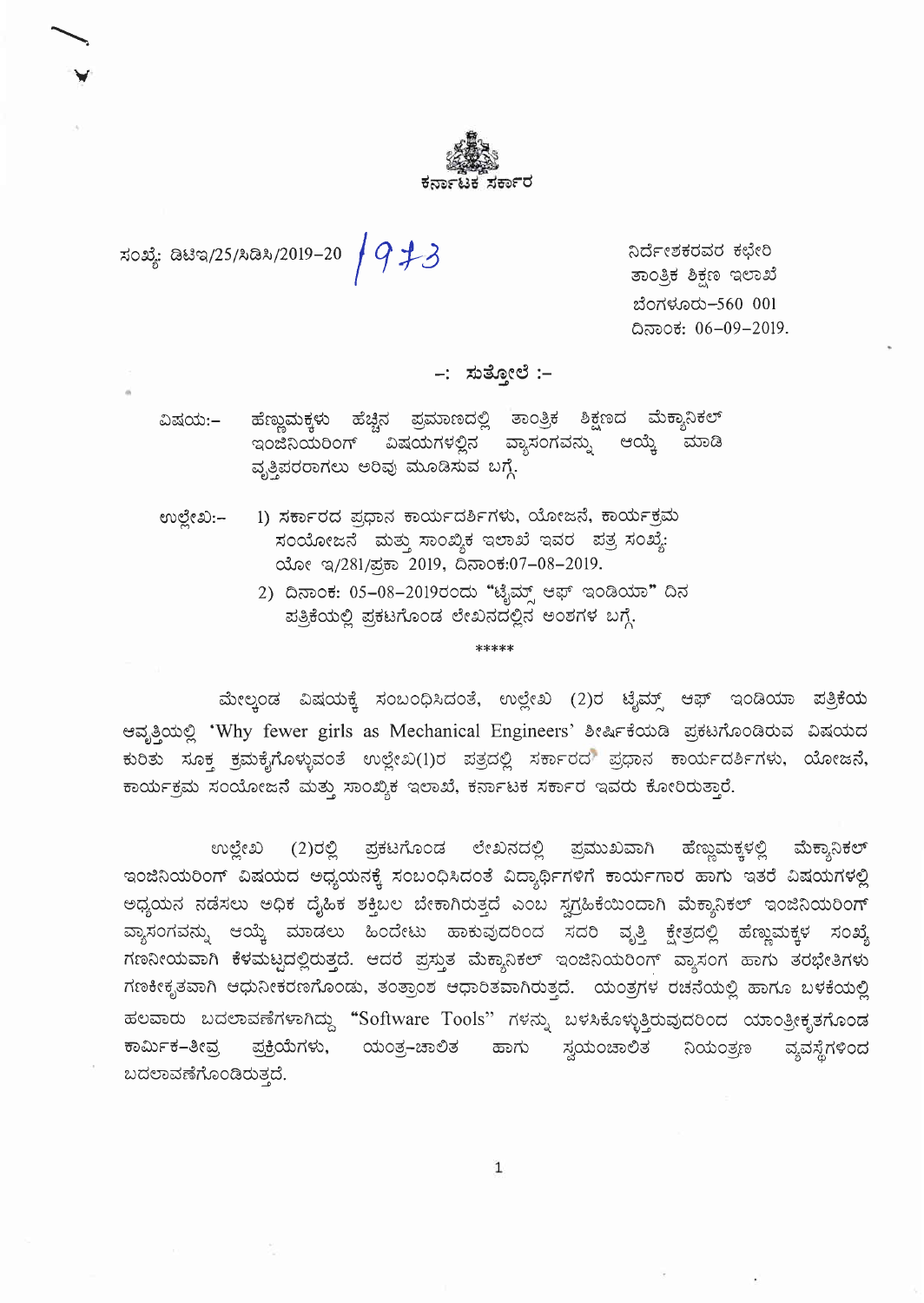ಈ ಕಾರಣದಿಂದಾಗಿ ಕೆಲಸದ ಅವಶ್ಯಕತೆಗಳು ಮತ್ತು ಕೌಶಲ್ಯಗಳು ಸಹ ರೂಪಾಂತರಗೊಂಡಿವೆ. ಆದಕಾರಣ ಎಸ್ಎಸ್ಎಲ್ಸ್ ಮತ್ತು ದ್ವಿತೀಯ ಪಿಯುಸಿ ಓದುತ್ತಿರುವ ಹೆಣ್ಣು ಮಕ್ಕಳಲ್ಲಿ ಮೆಕ್ಯಾನಿಕಲ್ ಇಂಜಿನಿಯರಿಂಗ್ ವಿಷಯದಲ್ಲಿರುವ ಪಠ್ಯಕ್ರಮದ ಬಗ್ಗೆ ಅವರಿಗೆ ಸರಳವಾದ ರೀತಿಯಲ್ಲಿ ಅರ್ಥಮಾಡಿಸಿ ಮೆಕ್ಯಾನಿಕಲ್ ಇಂಜಿನಿಯರಿಂಗ್ ವ್ಯಾಸಂಗ ಮಾಡುವುದರಿಂದ ಹೆಣ್ಣು ಮಕ್ಕಳಿಗೆ ಇರುವ ಭವಿಷ್ಯದ ಉದ್ಯೋಗಾವಕಾಶಗಳ ಬಗ್ಗೆ ತಿಳುವಳಿಕೆ ನೀಡಿದ್ದಲ್ಲಿ ಹೆಣ್ಣು ಮಕ್ಕಳು ಹೆಚ್ಚಿನ ಸಂಖ್ಯೆಯಲ್ಲಿ ಡಿಪ್ಲೋಮಾ ಮತ್ತು ಇಂಜಿನಿಯರಿಂಗ್ ಪದವಿಯಲ್ಲಿ ಮೆಕ್ಯಾನಿಕಲ್ ಇಂಜಿನಿಯರಿಂಗ್ ಕೋರ್ಸುಗಳನ್ನು ಆಯ್ಕೆಮಾಡಿಕೊಳ್ಳುತ್ತಾರೆ. ಇದರಿಂದಾಗಿ ಮೆಕ್ಯಾನಿಕಲ್ ಇಂಜಿನಿಯರಿಂಗ್ ನಲ್ಲಿ ಹೆಣ್ಣು ಮಕ್ಕಳ ಪ್ರವೇಶದ ಪ್ರಮಾಣವನ್ನು ಹೆಚ್ಚಿಸಬಹುದಾಗಿದೆ.

ಆದಕಾರಣ ಸರ್ಕಾರಿ/ಅನುದಾನಿತ/ಖಾಸಗಿ ಪಾಲಿಟೆಕ್ನಿಕ್ಗಳ ಹಾಗೂ ಇಂಜಿನಿಯರಿಂಗ್ ಕಾಲೇಜುಗಳ -ಪ್ರಾಚಾರ್ಯರುಗಳು ಹೆಚ್ಚಿನ ಸಂಖ್ಯೆಯಲ್ಲಿ ಮೆಕ್ಯಾನಿಕಲ್ ಇಂಜಿನಿಯರಿಂಗ್ ವಿಭಾಗದ ಉಪನ್ಯಾಸಕರುಗಳು / ಮಹಿಳಾ ಉಪನ್ಯಾಸಕರ ಮುಖೇನ ತಮ್ಮ ತಮ್ಮ ಪಾಲಿಟೆಕ್ನಿಕ್ಗಳ ಹಾಗೂ ಇಂಜಿನಿಯರಿಂಗ್ ಕಾಲೇಜುಗಳ ಸಮೀಪದಲ್ಲಿರುವ ಫೀಡರ್ ಹೈಸ್ಕೂಲ್ ಹಾಗು ದ್ವಿತೀಯ ಪಿಯುಸಿ ಕಾಲೇಜುಗಳಿಗೆ ಭೇಟಿ ನೀಡಿ, ಅಲ್ಲಿ ವ್ಯಾಸಂಗ ಮಾಡುತ್ತಿರುವ ಮಹಿಳಾ ವಿದ್ಯಾರ್ಥಿಗಳಿಗೆ ಮೆಕ್ಯಾನಿಕಲ್ ಇಂಜಿನಿಯರಿಂಗ್ ವಿಷಯದಲ್ಲಿ ಡಿಪ್ಲೊಮಾ ಮತ್ತು ಬಿ.ಇ., ವ್ಯಾಸಂಗ ಮಾಡುವುದರಿಂದ ಇರುವ ಆದ್ಯತೆ ಅವಕಾಶಗಳ ಬಗ್ಗೆ ಹಾಗು ಮೆಕ್ಯಾನಿಕಲ್ ಇಂಜಿನಿಯರಿಂಗ್ ವ್ಯಾಸಂಗದ ತರಬೇತಿಗೆ ದೈಹಿಕ ಶಕ್ತಿಬಲ ಬೇಕಾಗಿರುತ್ತದೆ ಎಂಬ ಗ್ರಹಿಕೆಯ ಬಗ್ಗೆ ಸ್ಪಷ್ಟನೆ ನೀಡಲು, ಸಂಬಂಧಪಟ್ಟ ಹೈಸ್ಕೂಲ್ ಹಾಗು ದ್ವಿತೀಯ ಪಿಯುಸಿ ಕಾಲೇಜುಗಳ ಮುಖ್ಯಸ್ಥರೊಂದಿಗೆ ಸಮಲೋಚಿಸಿ ಅರಿವು ಮೂಡಿಸುವ ಕಾರ್ಯಕ್ರಮಗಳನ್ನು ಆಯೋಜಿಸಬೇಕಾಗಿ ಈ ಮೂಲಕ ಸೂಚಿಸಲಾಗಿದೆ. ಉಲ್ಲೇಖ(2)ರ ಪತ್ರಿಕೆಯಲ್ಲಿ ಪ್ರಕಟಗೊಂಡ ಲೇಖನದ ಪ್ರತಿಯನ್ನು ಮಾಹಿತಿಗಾಗಿ ಲಗತ್ತಿಸದೆ.

ಜಂಟಿ ನಿರ್ದೇಶಕರು–ಸಿಡಿಸಿ

ಇವರಿಗೆ:-1) ಎಲ್ಲಾ ಸರ್ಕಾರಿ/ಅನುದಾನಿತ/ಖಾಸಗಿ ಪಾಲಿಟೆಕ್ನಿಕ್ ಹಾಗೂ ಇಂಜಿನಿಯರಿಂಗ್ ಕಾಲೇಜು ಪ್ರಾಚಾರ್ಯರುಗಳ ಮಾಹಿತಿಗಾಗಿ ಹಾಗೂ ಸೂಕ್ತ ಕ್ರಮಕ್ಕಾಗಿ.

\_2) ಇ–ಆಡಳಿತ ವಿಭಾಗ, ತಾಂ.ಶಿ.ನಿ, 2ನೇ ಮಹಡಿ.–ತಾಂ.ಶಿ.ನಿ ವೆಬ್ಸೈಟ್ನಲ್ಲಿ ಪ್ರಕಟಿಸಲು.

 $\overline{2}$